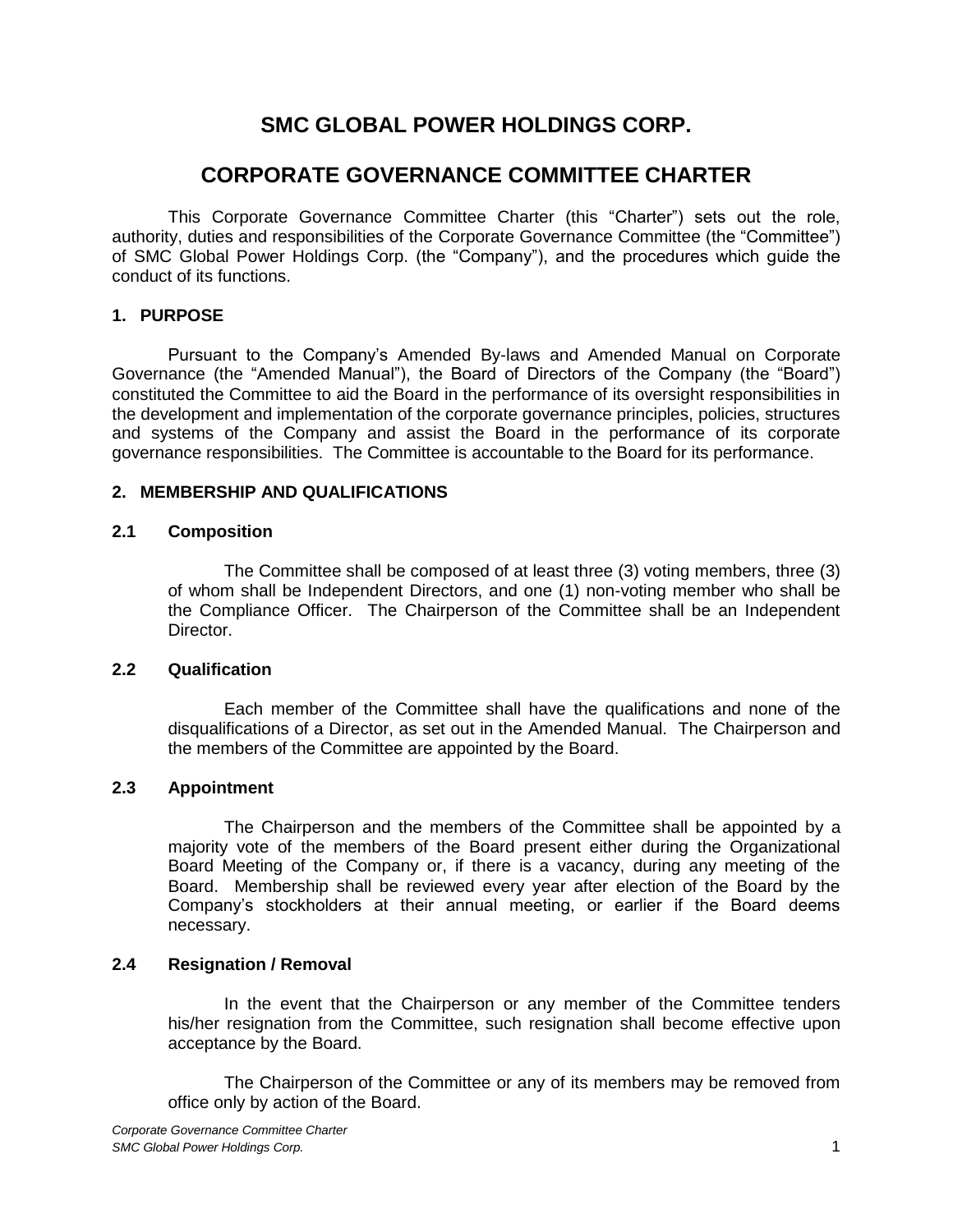## **3. STRUCTURE AND OPERATIONS**

## **3.1 Meetings**

The Committee shall meet at such times and places as it considers appropriate and as designated in the notice. The Chairperson of the Committee, any Committee member, or the Corporate Secretary of the Company may call a meeting of the Committee.

#### **3.2 Quorum**

Attendance of at least a majority of all the voting members of the Committee shall constitute a quorum for the Committee to transact business in a meeting to be convened. The Committee shall act only on the affirmative vote of at least a majority of the voting members present at a meeting at which there is a quorum.

#### **3.3 Chairperson**

The Chairperson of the Committee shall preside in all meetings of the Committee. In the absence of the Chairperson, the Committee members present shall elect one of their members as chairperson of the meeting.

#### **3.4 Secretary of the Meeting**

The Company's Corporate Secretary shall be the secretary of the Committee.

## **3.5 Notice of the Meeting**

A notice of each meeting setting out the date, time, venue, and agenda shall be sent to each member of the Committee at least two (2) working days prior to the date of the meeting.

## **3.6 Record of Meetings**

Full minutes of the proceedings of, and resolutions made during, Committee meetings, shall be kept by the Corporate Secretary. Notices, minutes, agenda and materials presented during meetings will be made available to any Committee member upon request to the Corporate Secretary.

#### **3.7 Other Attendees**

As the Committee deems necessary, the Committee may invite members of management and the organizational staff to attend the Committee meetings to provide relevant information or data necessary for the matters for discussion during the Committee meeting. At the discretion of the Committee, separate meetings with any member of the Company's management may be held, whenever it is deemed appropriate by the Committee for the exercise of its functions.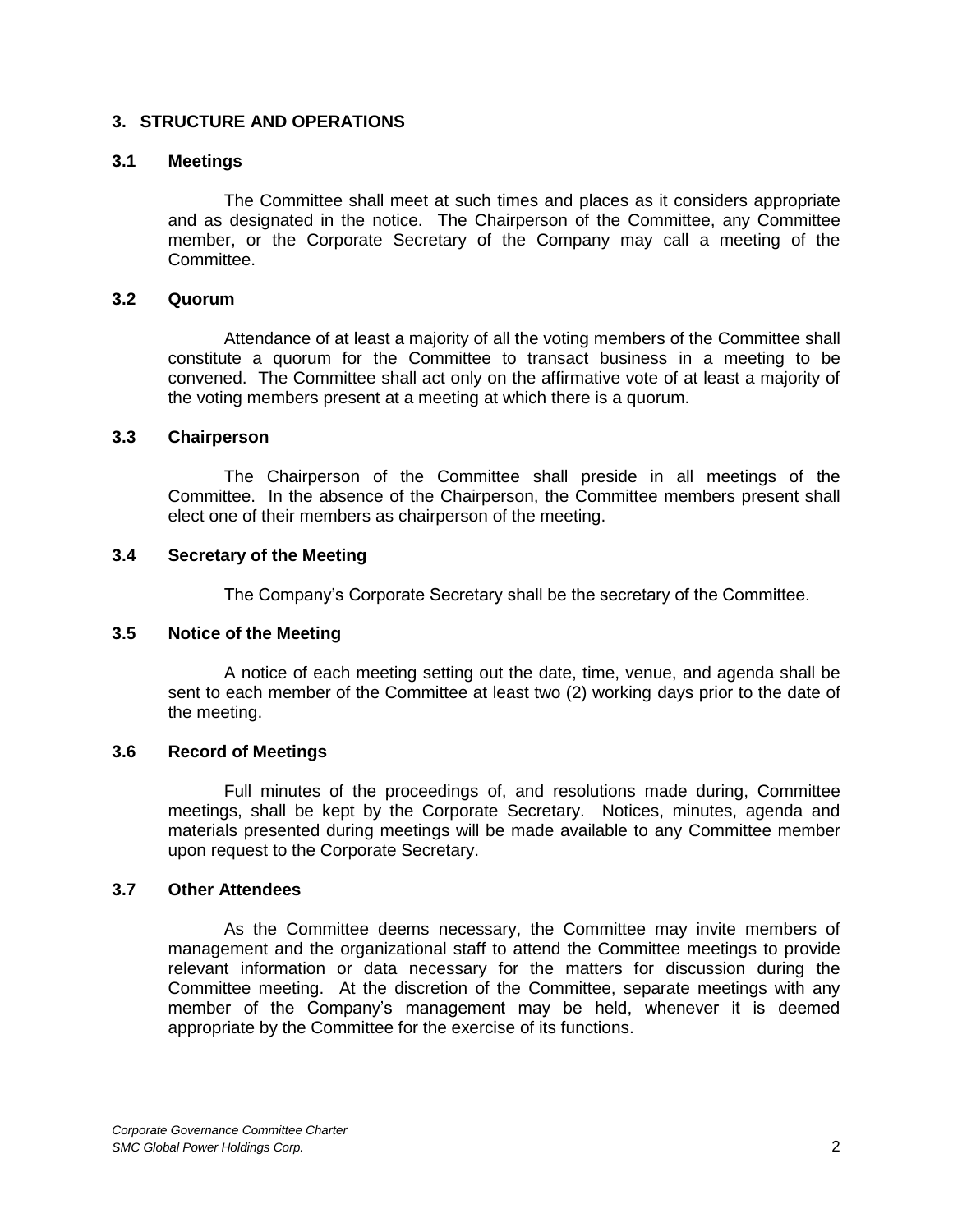#### **3.8 Access to Resources**

The Committee shall have full access to management, personnel and records for the purpose of performance of its duties and responsibilities hereunder. The Committee may also obtain external legal counsel or independent professional advice if it considers it necessary in the performance of its functions. The Committee shall be provided with sufficient resources by the Company to discharge its duties.

## **4. DUTIES AND RESPONSIBILITIES**

The Committee shall have the following duties and responsibilities, namely:

- a. oversee the implementation of the corporate governance framework and periodically review the said framework to ensure that it remains appropriate in light of material changes to the Company's size, complexity and business strategy, as well as its business and regulatory environments;
- b. oversee the periodic performance evaluation of the Board and its Committees as well as executive management, and conduct an annual self-evaluation of its performance;
- c. ensure that the results of the Board evaluation are shared, discussed, and that concrete action plans are developed and implemented to address the identified areas for improvement;
- d. recommend continuing education/training programs for directors, assignment of tasks/projects to Board Committees, succession plan for the Board members and senior officers, and remuneration packages for corporate and individual performance;
- e. adopt corporate governance policies and ensure that these are reviewed and updated regularly, and consistently implemented in form and substance;
- f. propose and plan relevant trainings for the members of the Board;
- g. determine the nomination and election process for the Company's directors and define the general profile of Board members that the Company may need and ensure appropriate knowledge, competencies and expertise that complement the existing skills of the Board;
- h. pre-screen and shortlist all candidates nominated to become a member of the Board of Directors in accordance with the qualifications and disqualifications as provided in the Amended Manual; and
- i. establish a formal and transparent procedure to develop a policy for determining the remuneration of directors and officers, and provide oversight over remuneration of senior Management and other key personnel, ensuring that compensation is consistent with the Company's culture, strategy and business environment;
- j. designate amount of remuneration, which shall be in a sufficient level to attract and retain directors and officers who are needed to run the Company successfully;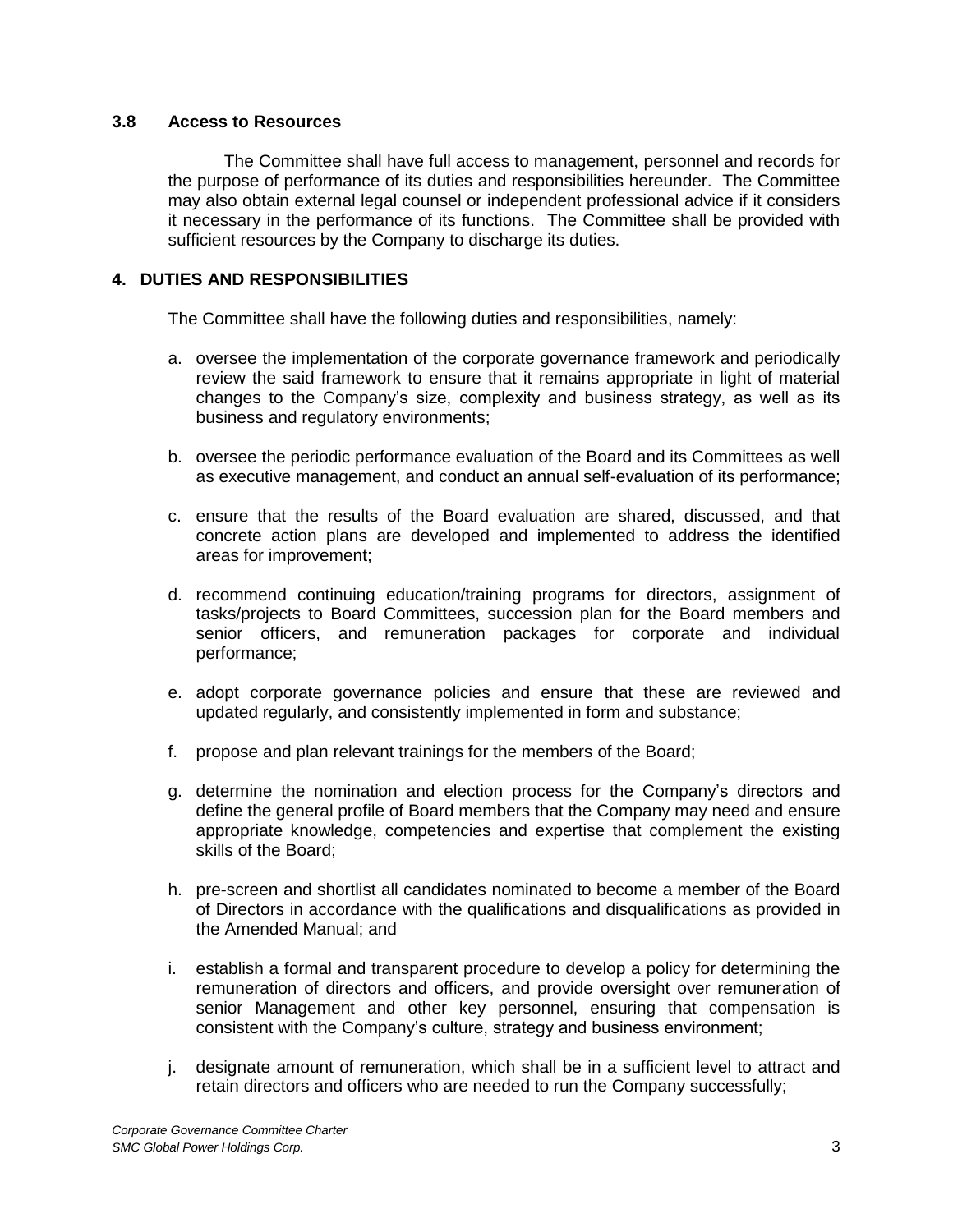- k. develop a form on Full Business Interest Disclosure as part of the pre-employment requirements for all incoming officers, which among others, compel all officers to declare under the penalty of perjury all their existing business interests or shareholdings that may directly or indirectly conflict in their performance of duties once hired;
- l. disallow any director to decide his or her own remuneration;
- m. provide in the Company's annual reports, information and proxy statements a clear, concise and understandable disclosure of all fixed and variable compensation that may be paid, directly or indirectly, to its directors and senior executive officers for the previous fiscal year and the ensuing year;
- n. review the existing Human Resources Development or Personnel Handbook (if any) to strengthen provisions on conflict of interest, salaries and benefits policies, promotion and career advancement directives and compliance of personnel concerned with all statutory requirements that must be periodically met in their respective posts. In the absence of such Personnel Handbook, cause the development of such, covering the same parameters of governance stated above;
- o. in consultation with the appropriate executive or Management committee/s and with the supervision of the Board of Directors, the Committee shall, if it may deem necessary, re-define the role, duties and responsibilities of the Chief Executive Officer by integrating the dynamic requirements of the business as a going concern and future expansionary prospects within the realm of good corporate governance at all times;
- p. the Committee shall recommend to the Board for approval, the number of directorships which a member of the Board may hold in accordance with the policy on holding multiple board seats under the Amended Manual. In making such determination, the Committee shall consider the following guidelines:
	- (i) the nature of the business of the corporations which he/she is a director;
	- (ii) age of the director;
	- (iii) number of directorships/active memberships and officerships in other corporations or organizations;
	- (iv) possible conflict of interest; and
	- (v) capacity of a director to perform his duties diligently in general; and
- q. perform other activities which the Committee deems appropriate as necessary and desirable for the performance of its duties and function under this Charter, as well such other responsibilities which the Board may assign to the Committee from time to time.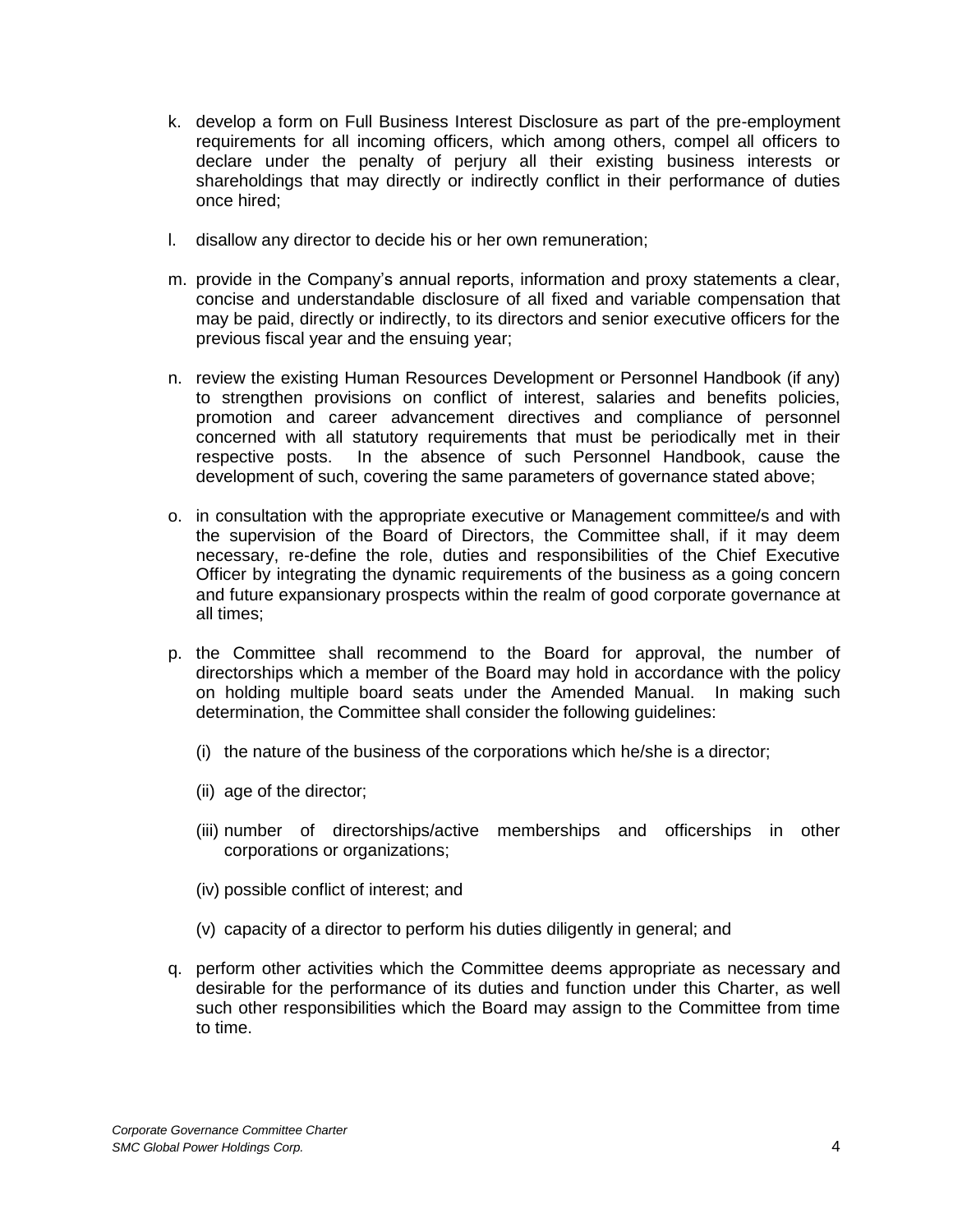## **5. REPORTING PROCESS**

## **5.1 Report of Meetings Convened**

The Chairperson of the Committee, or in his absence, the chairperson of the meeting, shall report to the Board on the decisions and recommendations made by the Committee during the meeting it has convened in the next scheduled Board meeting.

## **5.2 Other Reports**

The Committee shall prepare such reports as may be necessary to document the activities of the Committee in the performance of its functions and duties. Such reports shall be included in the Company's annual report and other corporate disclosures as may be required by the Securities and Exchange Commission, the Philippine Dealing & Exchange Corp. and/or the Philippine Stock Exchange, Inc.

#### **6. PERFORMANCE EVALUATION**

#### **6.1 Periodic Assessment**

The Committee shall assess its effectiveness periodically, with the end in view of ensuring that its performance accords with best practice. Such assessment must compare its performance with the requirements of this Charter and the Amended Manual, which shall be the basis of its formulation of objectives and plans to improve its performance, including any recommendations for amendments to this Charter for approval by the Board.

#### **6.2 Annual Review**

This Charter shall be reviewed annually, updated as required, and copies of this Charter shall be made available to any requesting party upon written request to the Corporate Secretary.

## **7. AMENDMENT**

This Charter shall not be amended, altered or varied unless such amendment, alteration or variation shall have been approved by a resolution of the Board.

*(Signature page follows)*